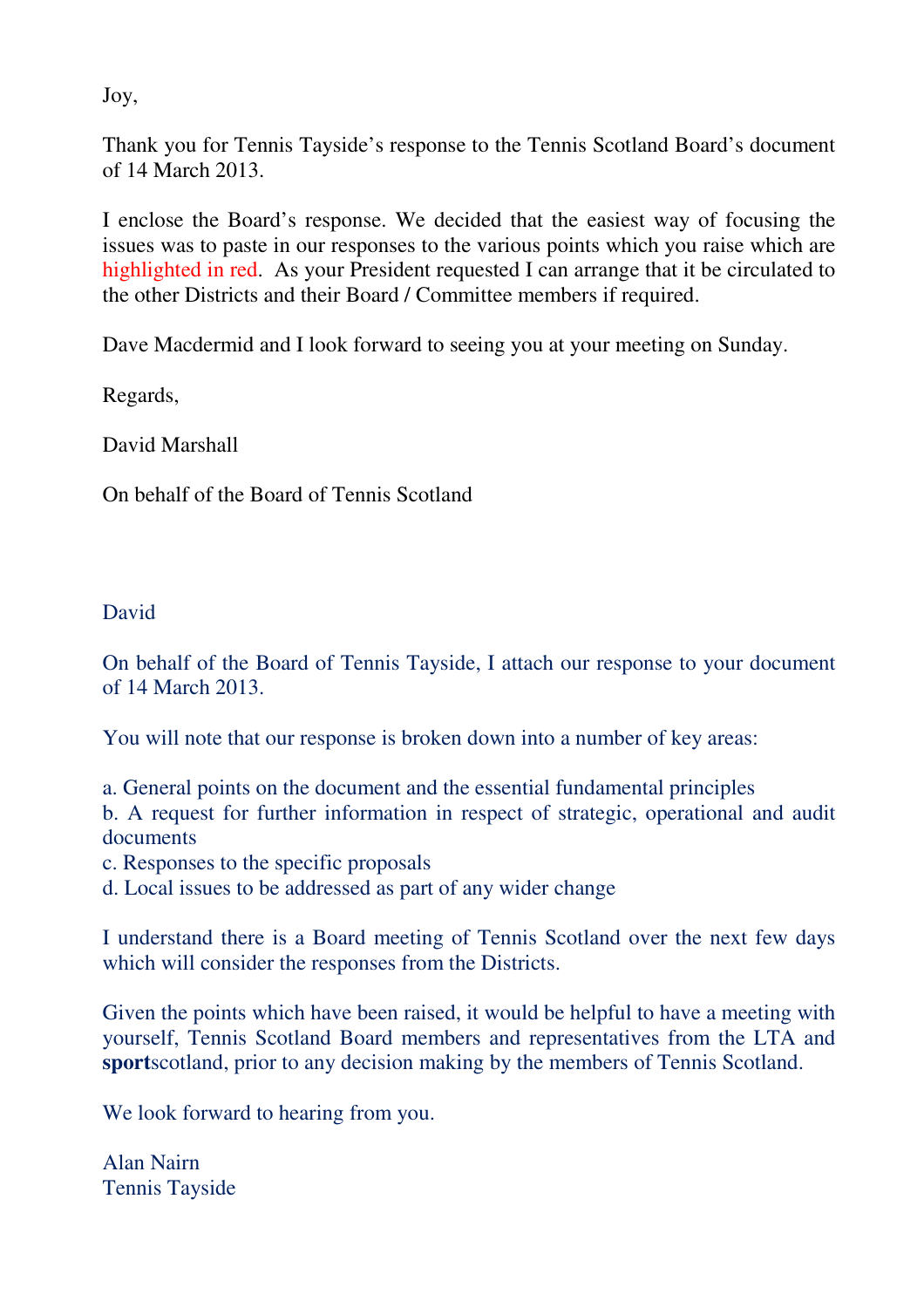### **Tennis Scotland Strategy Proposal**

#### **Response from Tennis Tayside – April 2013**

The Board of Tennis Tayside welcomes the opportunity to comment on the proposals from Tennis Scotland outlined in the document of 14 March 20 13. Board members in Tayside share the passion for our sport in Scotla nd and wish to ensure that developments and future proposals both develop and sustain the sport across all sectors, performance levels and geographic areas within Scotland.

Thank you for confirming that. Thank you also for taking the time to write in such detail disclosing your thinking. By doing so it allows us to identify areas of challenge and to engage with you.

Although the document from Tennis Scotland outlines a series of proposals in respect of governance and potential funding, there are a number of st rategic and visioning issues within the document which are worthy of com ment and further detailed response. It is somewhat disappointing that t he proposals merely focus on the governance changes, primarily in respect of the Tennis Scotland Board and miss the opportunity to define, harmonis e and prioritise the main vision, objectives, and targets for all areas of tenn is in Scotland. It is therefore difficult to see how these proposals will cha nge and more importantly improve the situation at club level.

The principal proposals are to enter into a new and better relationship with sportscotland and the LTA and by doing so to increase significantly the level of funding available to Scottish tennis; and to use that increased funding to update the infrastructure and facilitate far greater access to our sport. The proposed corporate governance changes are only a necessary adjunct - but the members must approve the corporate governance changes if the principal proposals are to become reality.

There appears to be no overall strategic document for tennis in Scotland un like other Scottish sports: Scottish Hockey -- 2010-- 2014 Corporate Strategy, 'Business for the Future' or BADMINTONscotland' s strategy for the period 2009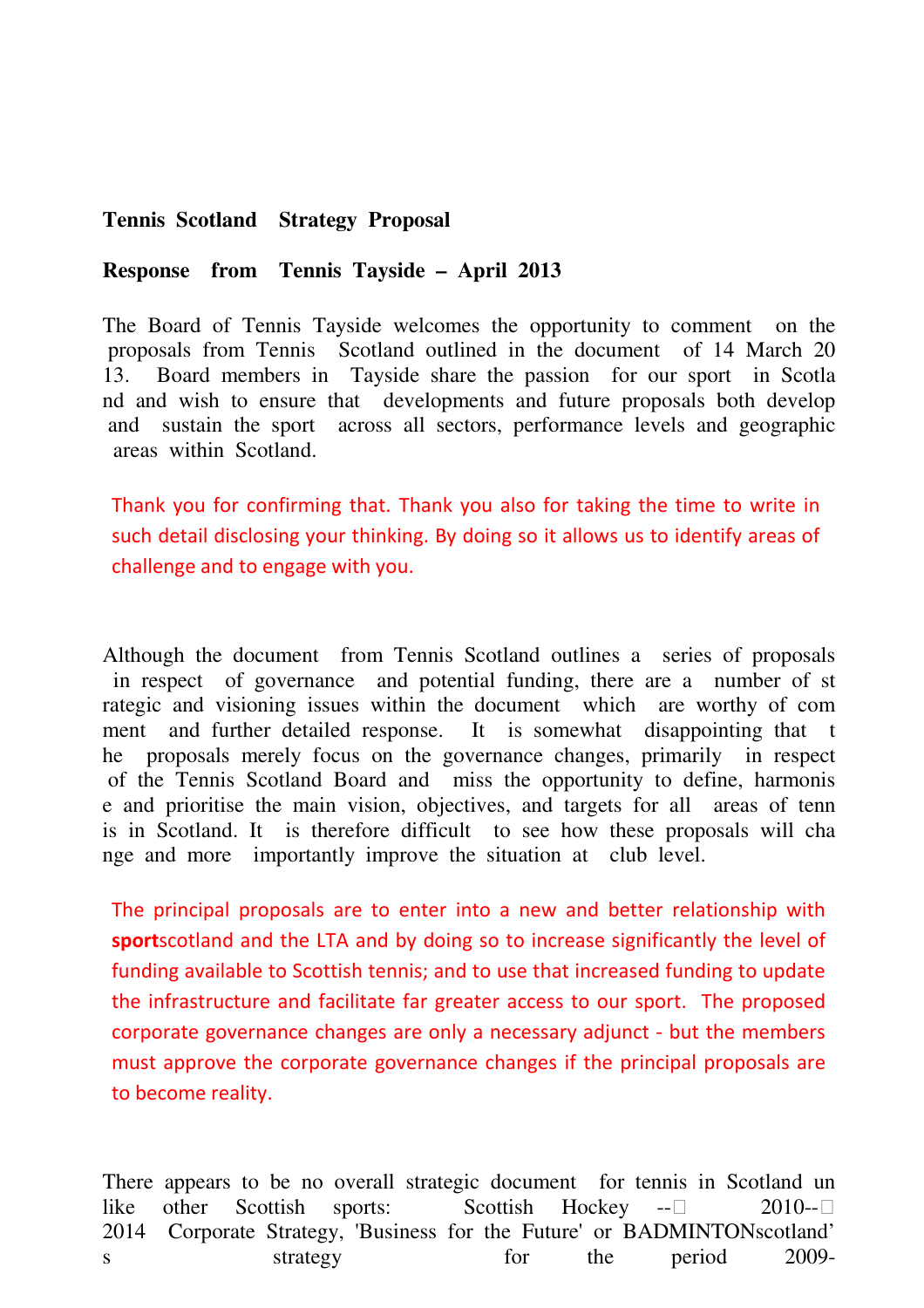-2015. The vision (or priorities) of Local Development Groups, working with local authorities, adult participation and the revised role for the Dist ricts, appear relatively sensible but on closer examination they are merely individual initiatives with unclear scope, timescale or detail.

Tennis Scotland presented its draft strategy 2013-17 to the sportscotland Board in late 2012.

In the second part of the Proposal Document there were a number of questions and answers. At Q&A 14 of the Proposal Document it is said:-

"The question is whether or not the model which is being put before you is satisfactory and appropriate for the next 15 years and beyond. The calibre or transparency of the present Board has nothing to do with the decision which requires to be taken." (our underlining)

If the governance proposals in the document are to be accepted then member s must be able to relate these priorities to the overall vision. It is evi dent from the other sports that their medium term strategy documents ha ve been developed in conjunction and consultation with the membership of t he sport. There is no evidence that this is the case with tennis in Scotla nd. If any strategic and/or operational documents do exist for tennis in Scotland, can these documents be distributed as soon as possible to District members.

At page 1 of the Proposal Document it is stated:-

"Against that background the Board concluded that unless increased funding became available the opportunity for greater participation was more illusory than real. An underfunded piecemeal approach was bound to fail. The strategy was to seek a radical change in the funding model which would enable future Boards a genuine opportunity to expand the level of participation."

Tennis Scotland has always presented to sportscotland a strategy document supplemented with a yearly operational plan and this has been the basis of our ongoing funding. This operational plan has included all KPI's which had been agreed with **sport**scotland and the LTA. The results have been reported in our Annual Report.

There is also no evidence that the proposals will generate more hard--working and enthusiastic volunteers which we feel is the key to success.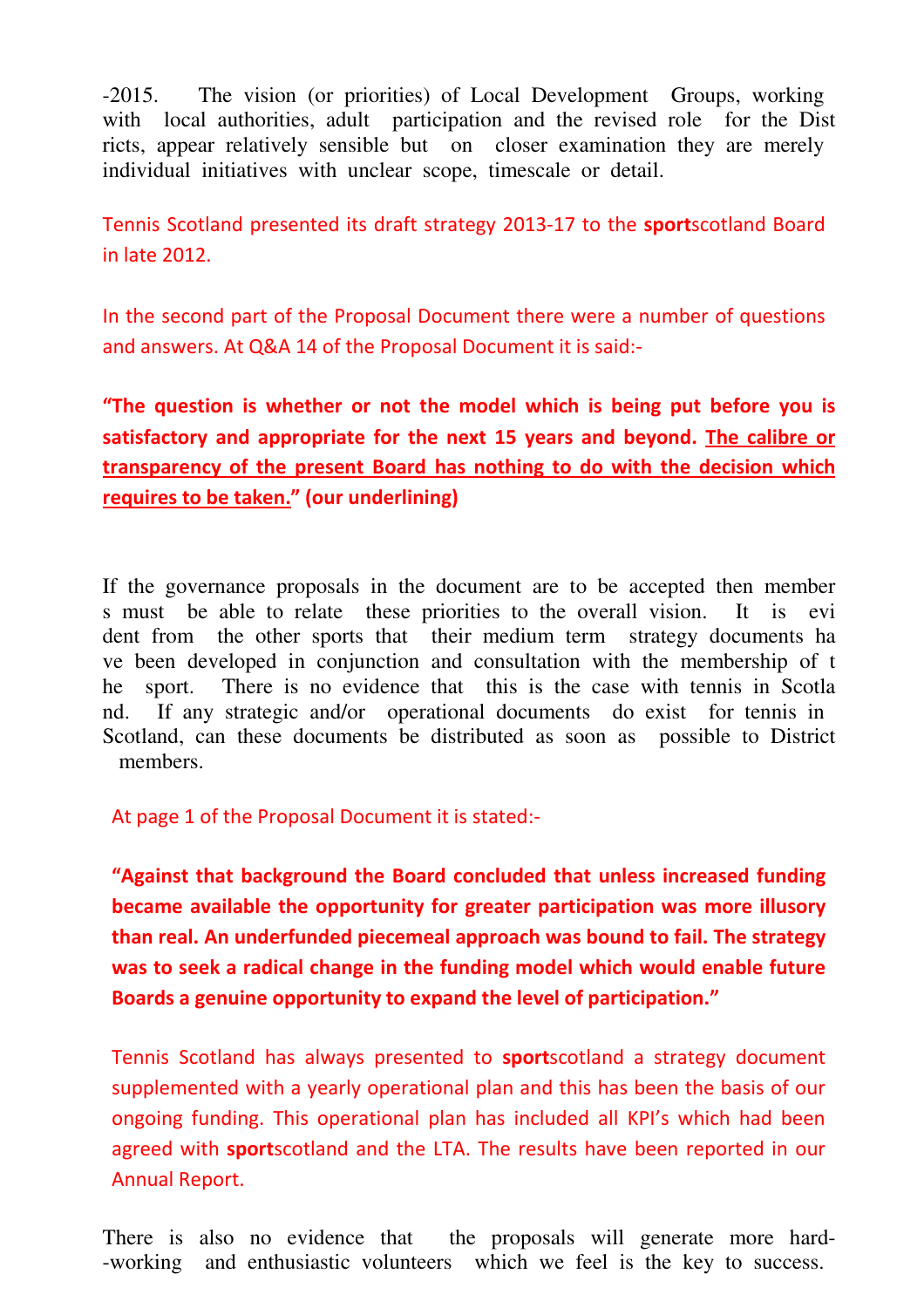We would argue that it is the action and presence of people rather than n processes that result in positive outcomes. Merely changing the Tennis Scotland board and governance arrangements is unlikely to affect members of the clubs. There are no proposals which appear to enhance or devel op the links between Tennis Scotland and the clubs/places to play.

We accept completely that the proposals are based on the premise that our professional field staff can empower and enthuse more volunteers at the grass roots. As you gather this is based on the premise of developing a network of local development groups. The model was recommended to us by **sport**scotland who advised that this model has been used successfully to increase participation in other sports. Tennis Scotland has already started to set up local development groups and the response has been encouraging. Given the success of the model in other sports and the initial experience of Tennis Scotland our belief is that you underestimate the enthusiasm for our sport at grass roots level.

Scottish Tennis is now in a position to access significant investment. Once that funding becomes available there will then be the opportunity to start to address the inadequacy of the Scottish tennis infrastructure.

Also there will be two additional members of the field staff who will work closely with the clubs/places to play and the local development groups.; there will also be the opportunity to work more closely with local authorities in order to gain access to the schools thus increasing the numbers of school children who are afforded an introduction to the sportthus increasing the demand for court time – whether at local authority facilities or at clubs/places to play.

The whole premise of the Proposal Document is that Tennis Scotland believes it can deliver to the game vastly increased capital funding, stimulate demand and work more closely with the clubs.

It was stated at an earlier meeting that some of the drivers for change a rose from the outcomes and recommendations from the sportscotland audit of Tennis Scotland in 2012. It appears that there is some reluctance o n behalf of the Board of Tennis Scotland to release this document. This is not easily understood as other sports in Scotland are content to openly p ublish their audit reports. Can this document be released to members w ithout the need to source it from **sport**scotland through a FOI request.

We're not entirely sure where your statement about the audit being one of the drivers for change came from. The principal driver was a perfectly legitimate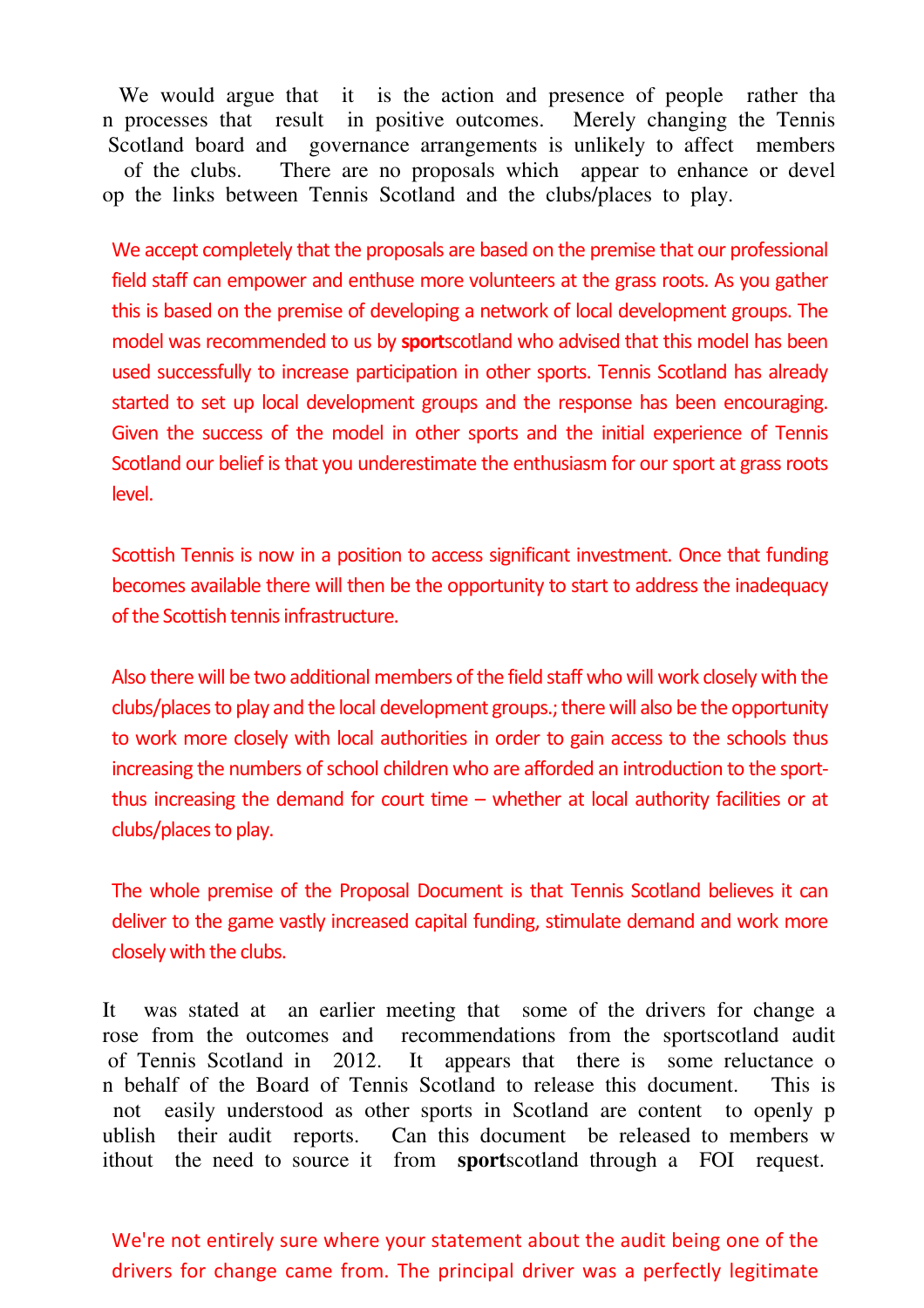challenge by a Council member who asked how the Board intended to take advantage of and build upon the opportunity presented by Andy Murray. That predated by some considerable time the 2012 audit.

We did address your question about the audit in some detail in the Proposal Document but it was quite far on into the Document. At Q&A 6 it was said:

# "6. Why can we not see the sportscotland Audit Report?

The governing body audit report is commissioned by sportscotland for the purpose of satisfying sportscotland that public money that is being invested in any sport is properly managed. We understand that what sportscotland will make available to any interested party is an abbreviated version that defines their level of investment and their performance evaluation of that sporting body. It almost goes without saying that if sportscotland was dissatisfied with the proposals and performance of the Board that it would not be discussing additional funding. However, that does not mean that we cannot continue to improve as a sport; and we have taken on board the content of the Audit Report and its suggested guidance for improvement. We intend to implement many of the audit recommendations and there is already an adopted Action Plan for the year ahead.

The Action Plan reflects some of the proposals that we set out in this document including "moving towards appointment of all Board members through an open process with advertisement, written application and a panel interview." The Board does not go quite as far as that in these proposals. It prefers to keep two elected Board positions-the President and Vice President - and understands that as long as there is a majority of appointed Directors that this will be a choice which is respected by sportscotland.

Members can of course evaluate the organisational performance of Tennis Scotland through the documents referred to earlier (ie not in this Q&A) since going forward details from our plans will be available on our website "

You will note from the Q&A quoted above that it is said that the Board intends to implement many of the audit recommendations. It is the intention of the Tennis Scotland Board to produce the audit report once that is done; at that point it will be stated what recommendations have been accepted and implemented and what recommendations have not been accepted. Of course it will be open to future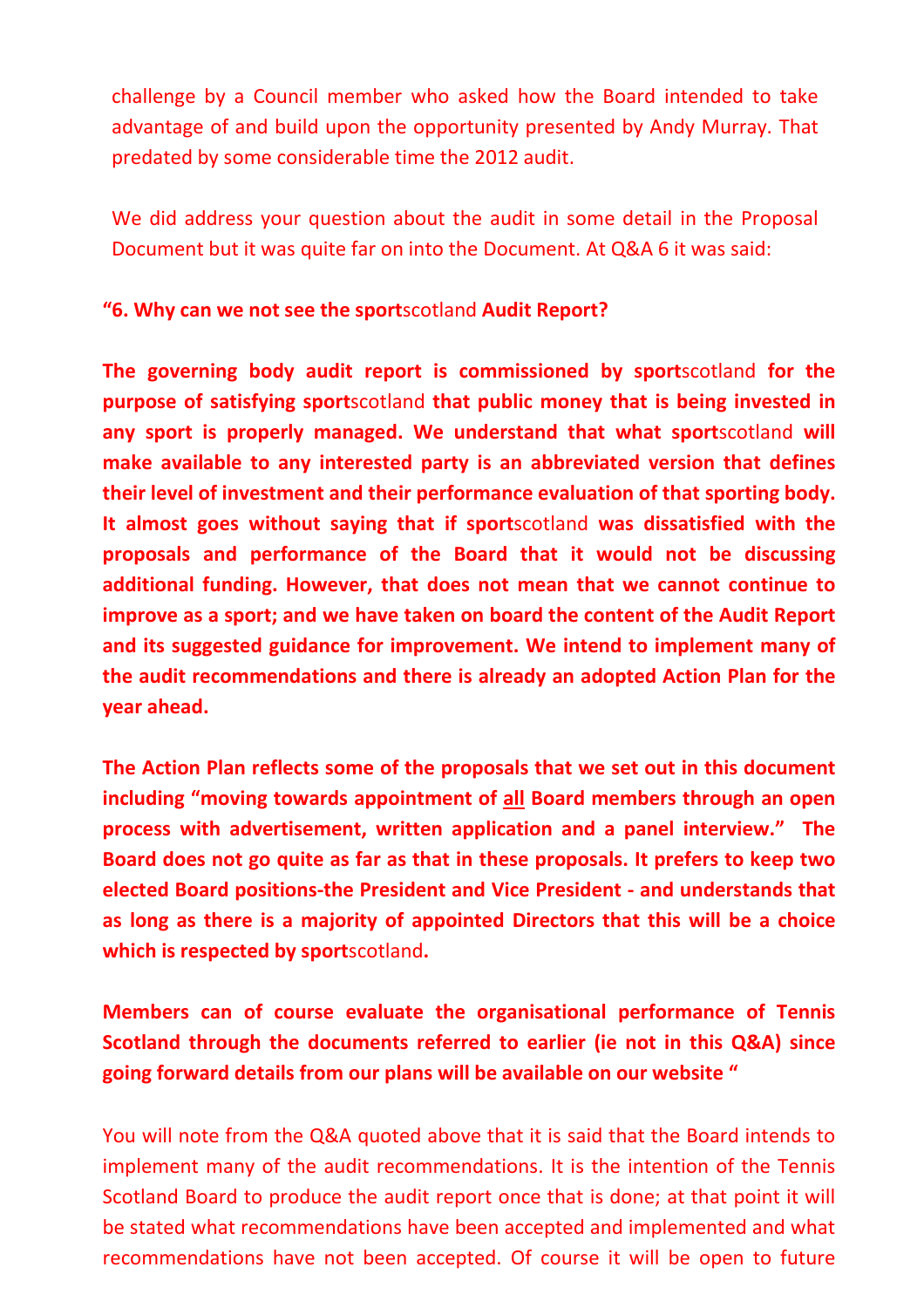Board or Boards to take a different view.

When you see the draft Articles (which are at the final stage of preparation by sportscotland's lawyers) you will also see a letter from the CEO of sportscotland. When you see his encouraging words for which the Board is most grateful you will no doubt reflect that a letter with that content would not have been written if either Phase 3 or the Audit Report represented a problem to either Tennis Scotland or **sport**scotland.

We hope this will provide reassurance to you  $-$  the purpose of the audit is to protect the public interest and it is clear that this purpose has been achieved.

One positive aspect of the proposals is in respect of funding – the transition to a four year funding arrangements is welcomed which wil l allow proper financial planning and across the various sectors, objectives and priorities. For any document and its related proposals to be accepted, the fundamentals of democracy, trans parent and accountability must be evident. It is disappointing to note that many of these important factors are missing in the proposals from Tennis Scotland. It is also surprising and somewhat worrying that the Board of Tennis Scotland view democracy merely as the domain of those organisations responsible for funding our sport.

Tennis Tayside is a creature of the clubs/places to play. It is created by them and is funded by them. It is answerable only to them.

Tennis Scotland is the governing body of tennis in Scotland; it has more than one constituency. It represents the interests of its members (i.e. the Districts) who are the first constituency. It also represents the interests of participants in the game who are not members of private clubs. That is the second constituency – the participants who are to be found at public as opposed to private venues. Finally it represents the interests of persons (often schoolchildren) who would dearly like to play the sport but who, for socioeconomic or other reasons, do not have that opportunity. That is the third constituency. Of course Tennis Scotland, unlike the Districts, is not wholly funded by its members – that was made very clear in the Proposal Document.

Under the current system within Tennis Scotland the second and third constituencies are in the position of having no votes, no representation and no influence.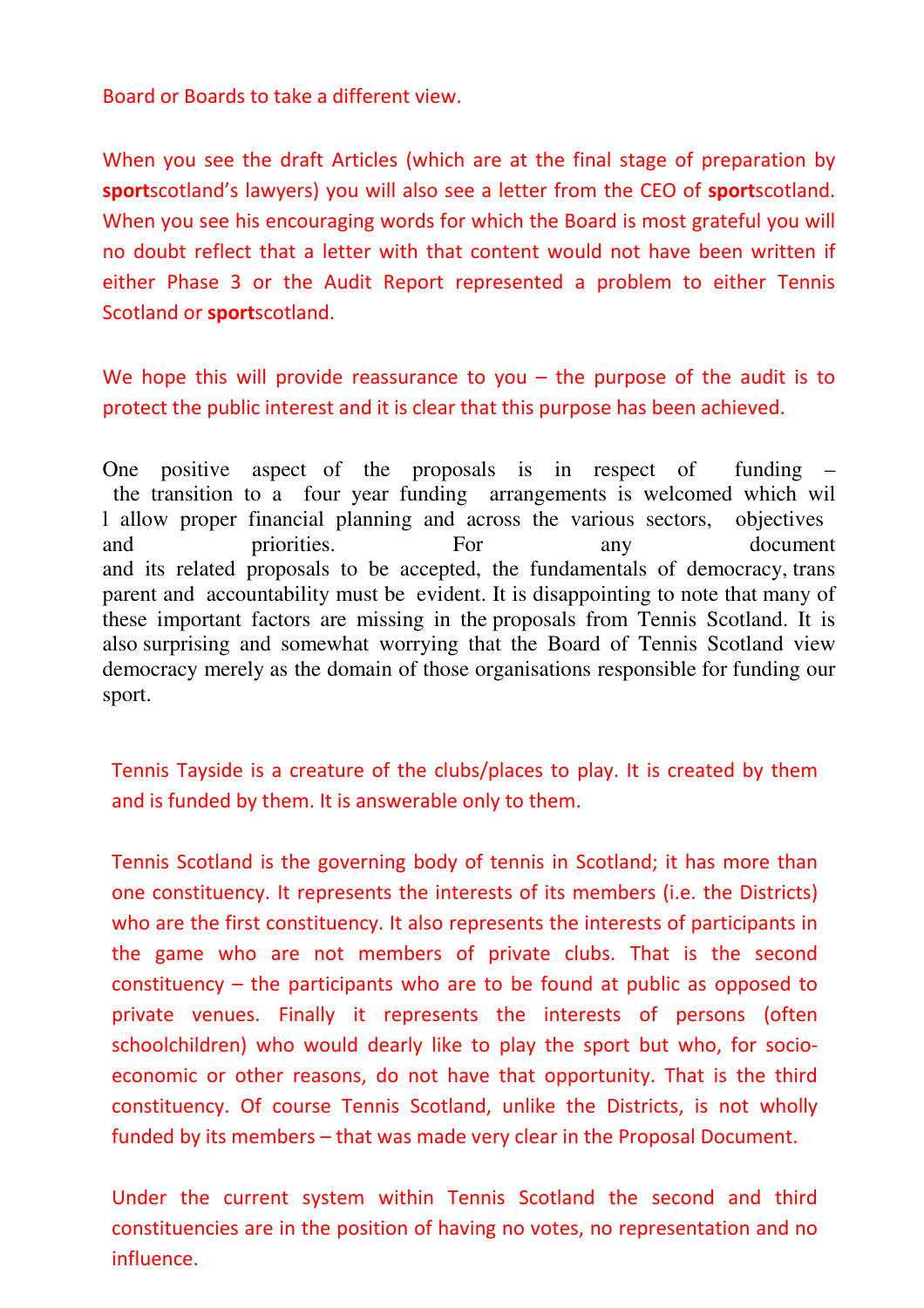Actually what is now being proposed is a relatively modest improvement. sportscotland and the LTA will make up a minority of the votes on the interview panel for portfolio holders. Any recommendation made will be subject to ratification by the members at an AGM. Any appointee will be subject to removal by the members (i.e. the clubs/places to play/Districts) by means of a vote of no-confidence at a General Meeting. In other words the membership will retain the final word over who sits on the Board but the second and third constituencies, while remaining unrepresented in voting terms, will have some formal influence through the involvement at the interview stage of sportscotland and the LTA.

There is also a presumption that the main funders of Tennis Scotland, the LTA and **sport**scotland, now require to be directly involved in the selectio n of Board members, the appointment of the independent Chair and the n on-executive members. There is no evidence of this with other sports in Scotland. There is also the inference that continuing funding from these organisations is subject to the governance changes bei ng successfully implemented. Although this point has been raised previous ly, for the avoidance of doubt can it be clarified from both the LTA and **sport**scotland what conditions they have stipulated for their ongoing financi al support of tennis in Scotland.

The belief that sportscotland and the LTA will withdraw their ongoing financial support of tennis in Scotland if these proposals do not go through is based on a misreading of the Proposal Document. The concern expressed by the Board was principally in relation to the potentially significant increase in funding which will be available if the proposals are approved. The position of the Board is made very clear towards the end of the Document. Please note in particular Q&A 21 which is quoted in full below:-

## "21. What will happen if the Districts do not accept these proposals?

Everything will remain the same. Five members of the existing Board will depart in December 2013 when their time is up. Neither the LTA or sportscotland will be happy with the loss of almost the entire Board at the same time but there will be nothing they can do about it. The present Board will discontinue the discussions which it has been having with the LTA and sportscotland; they will be told only that the Board is unable to deliver the conditions which would allow it to make a meaningful bid for new capital funding and an increased revenue stream. It will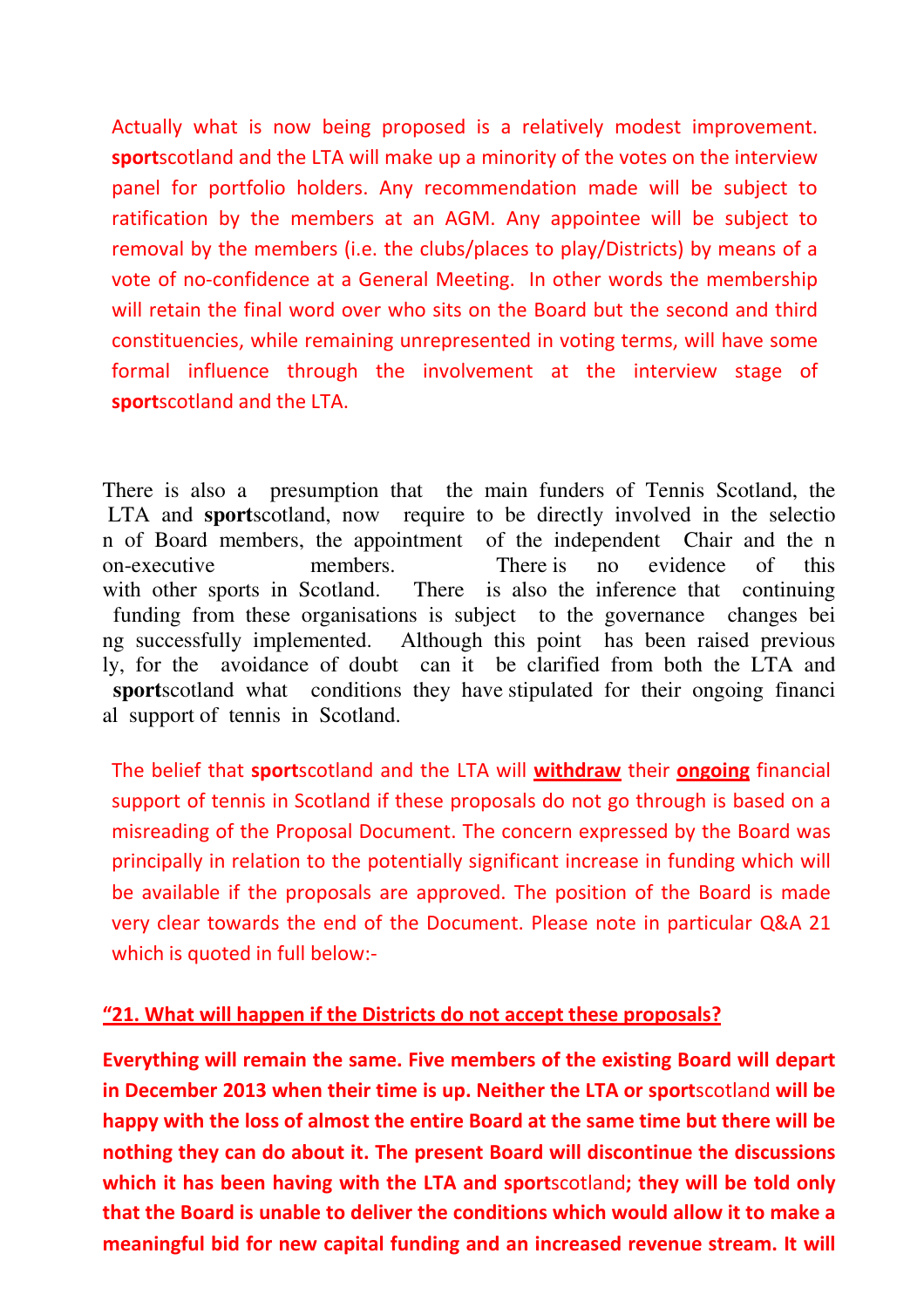not say anything more. However it is inevitable that the LTA and sportscotland will understand why that has happened and it is likely that they will draw the conclusion that the membership of Tennis Scotland was insufficiently committed to development of its sport. It may well be that the LTA will find other parts of Britain which represent better value in terms of development; sportscotland may well feel that there are other Scottish sports which are more committed to development and which represent better value for public money.

In due course a new Board will be elected. They will be required to deal with the LTA and sportscotland. They will need to negotiate funding on an annual basis. They may find that the existing level of support is maintained  $-$  then again perhaps not - we have no idea.

The new Board may wish to bid for increased funding from the LTA and sportscotland. If it does so it will require to satisfy the LTA and sportscotland in relation to value for money. It may put to Tennis Scotland's membership proposals which are similar if not identical to the ones which are presently being put. It is fair to say that the timescales for discussions with the LTA and sportscotland are often measured in years rather than months and that is because it takes time to build up trust; and the eventual outcome is of course dependent on budgets because funds require to be earmarked some considerable time in advance.

Alternatively the new Board may try to persuade the LTA and sportscotland that the views of the current Board were utterly misguided, that access to the Board is not restricted to a small pool of talent, that democracy requires that the Board should be answerable to a group which represents entities which contribute 4.5% of the total turnover; that the LTA and sportscotland should contribute more than 70% of the turnover and have no input at all in selecting 6 out of 7 Board members; and that it is a good thing for professional field staff to receive direction not just from a professional line manager but also from volunteer administrators. Will the stakeholders be persuaded after everything that has been discussed with the present Board over the last 2 years? The Board prefers that you as a decision maker should form your own view in relation to these important questions."

It is made very clear in Q&A 21 that if the proposals are voted down the Board will take the view that the Tennis Scotland Board will discontinue the discussions with sportscotland and the LTA. That will be because the Board will accept they are unable to make a meaningful bid for new capital funding and an increased revenue stream. It is made very clear that it is not ongoing financial support which is at risk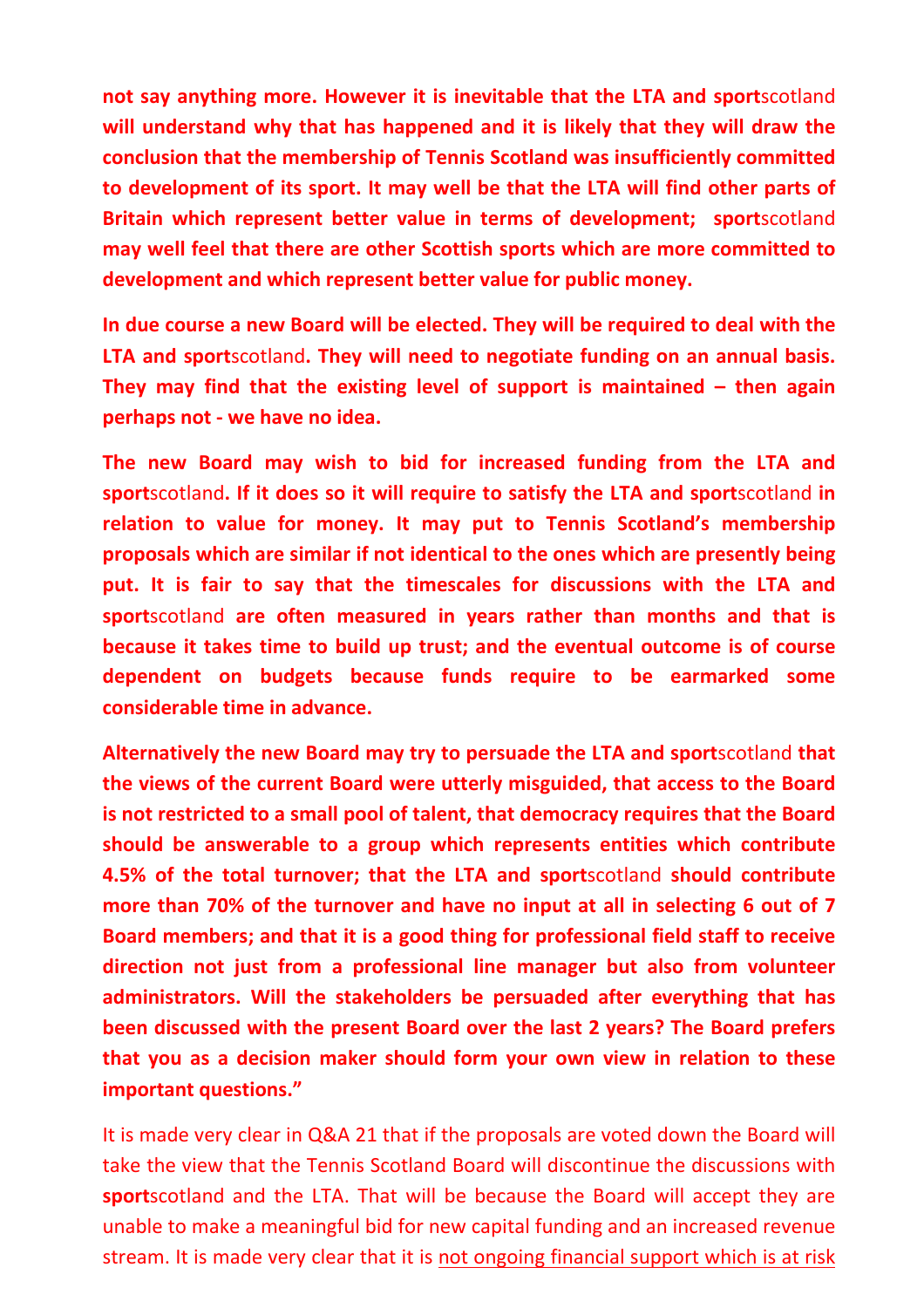but new capital funding and an increased revenue stream. It is also made very clear that if these proposals are not approved that the Tennis Scotland Board will discontinue the discussions and the options for future Boards are clearly laid out.

For completeness we quote below Q&A 25 which covers exactly the position in relation to additional funding:--

# "25. Is the additional funding coming from the LTA and sportscotland conditional on abolishing the Districts and Council?

Probably the question is put the wrong way round. The LTA and sportscotland are respectful of the independence of Tennis Scotland. They will not dictate to us what our corporate governance structure should look like. However they will need to be satisfied that any bid for increased funding will deliver good value for money.

There have been discussions and presentations about how this Board believes that could be achieved. The stakeholders are well aware of the views of this Board. On that basis this Board could not put together a credible proposal to the LTA and sportscotland based on the current corporate governance structure."

Turning to the individual proposals.

**Proposal 1** The membership of Tennis Scotland will be expanded to inclu de Places to Play as well as the Districts.

Response: In order to support an inclusive approach to our game in Scotla nd, this proposal is acceptable.

Noted. Thank you for your support.

**Proposal 2** The powers of the General Meeting will be reduced.

Response: This proposal is unacceptable. Any organisation must be acco untable and responsible to its membership. These important principles ov erride the funding of an organisation and there must be ability of the me mbership to appoint and to call for the dismissal of Board directors. Thi s latter point has been acknowledged in the proposals but it is essential that the members at a General Meeting have the democratic right to ap point Directors. The Board can undertake the necessary interviews but th e final decision rests with the membership. Consideration should be given to the appointment of Board nominated and Member nominated Directors together with a proper balance between these individuals.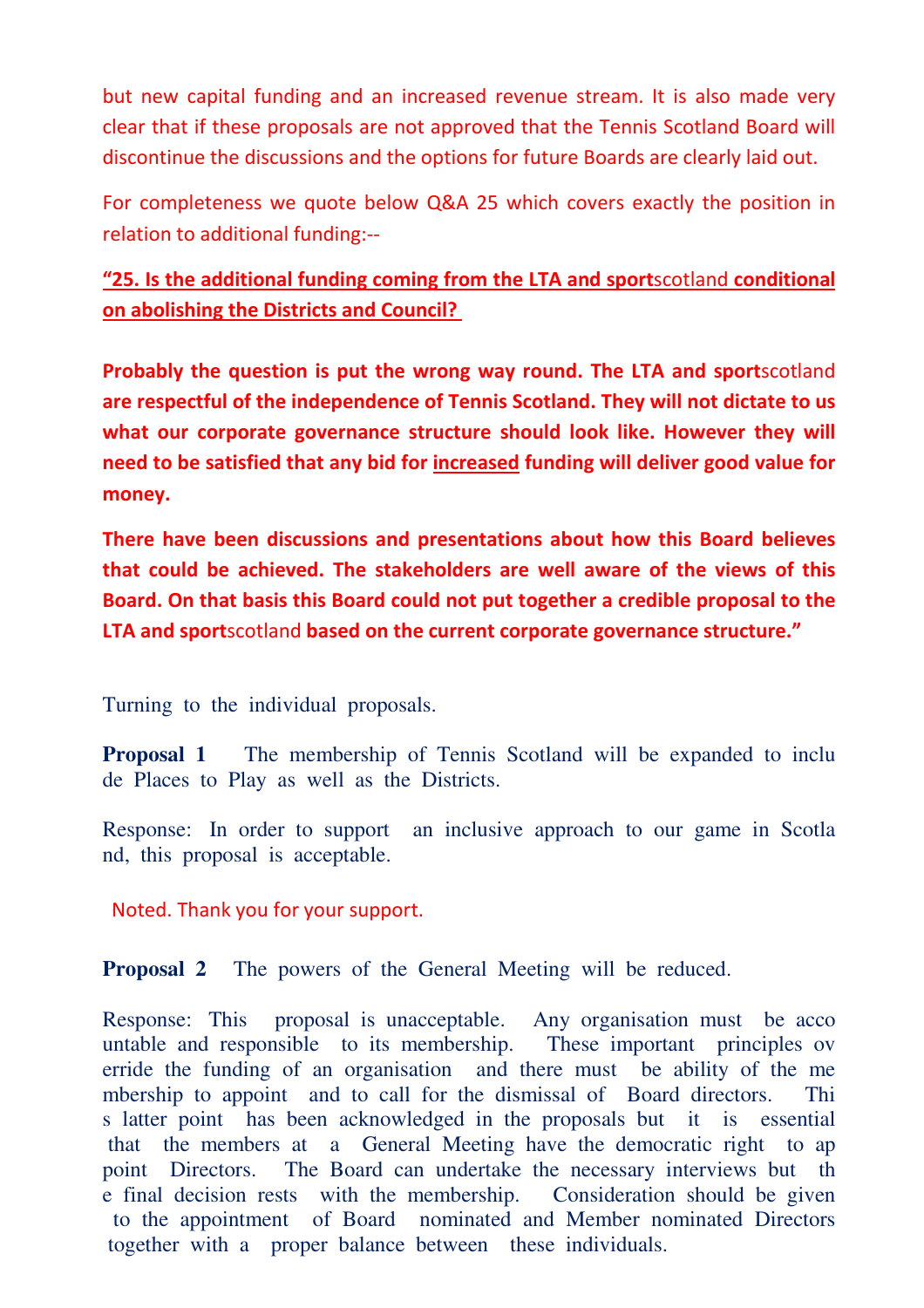If we understand this correctly you will now be in favour of this proposal. The amended proposal affords to the membership powers in relation to both appointment and dismissal.

As far as member nominated directors are concerned there will be two – the President and the Vice president. You will see however that there has been a change to the original proposal in that the amended proposal is to the effect that the Districts (who are after all the creatures of the clubs) will elect the President and Vice president.

There were a number of reasons for that change. These positions are not only "working positions" but also positions which are usually held by a person with a long and respected service. It appeared to the Board that the majority of people in that position had long service with the Districts. Also, if one is to act as a conduit of opinion, it seemed that a person with long service within the Districts was more likely to fulfil that role effectively than someone without that background. There was no right or wrong answer to this but that is the decision which the Board has made.

**Proposal 3** The Council of Tennis Scotland will be abolished.

Response:

 Representatives from the geographic and sectoral communities must be able to both hold the executive to account and to receive and relay infor mation to and from the membership. We acknowledge that the current position of the traditional Council may be outdated but an alternative and effective arrangement must be agreed and implemented.

The loss of the Council will be compensated for by the twice yearly forums. Four evening sessions will be replaced by two sessions a year, probably at Stirling, and certainly during a day at the weekend. It is unlikely that the cumulative time spent in debate will be any less than at present. There will be no loss of power because, as was pointed out in the Proposal Document, the Council has no power.

You should also read the extract below. It comes at the very end of the Document and is intended to provide greater transparency and to require the Board to disclose District by District spending:-

"As a result of this concern being raised the Board has decided that there should be an annual report to Districts highlighting where the Tennis Scotland development and facilities money has been spent. The Board is not able to bind a future Board unless it does so by means of amending the Articles. Accordingly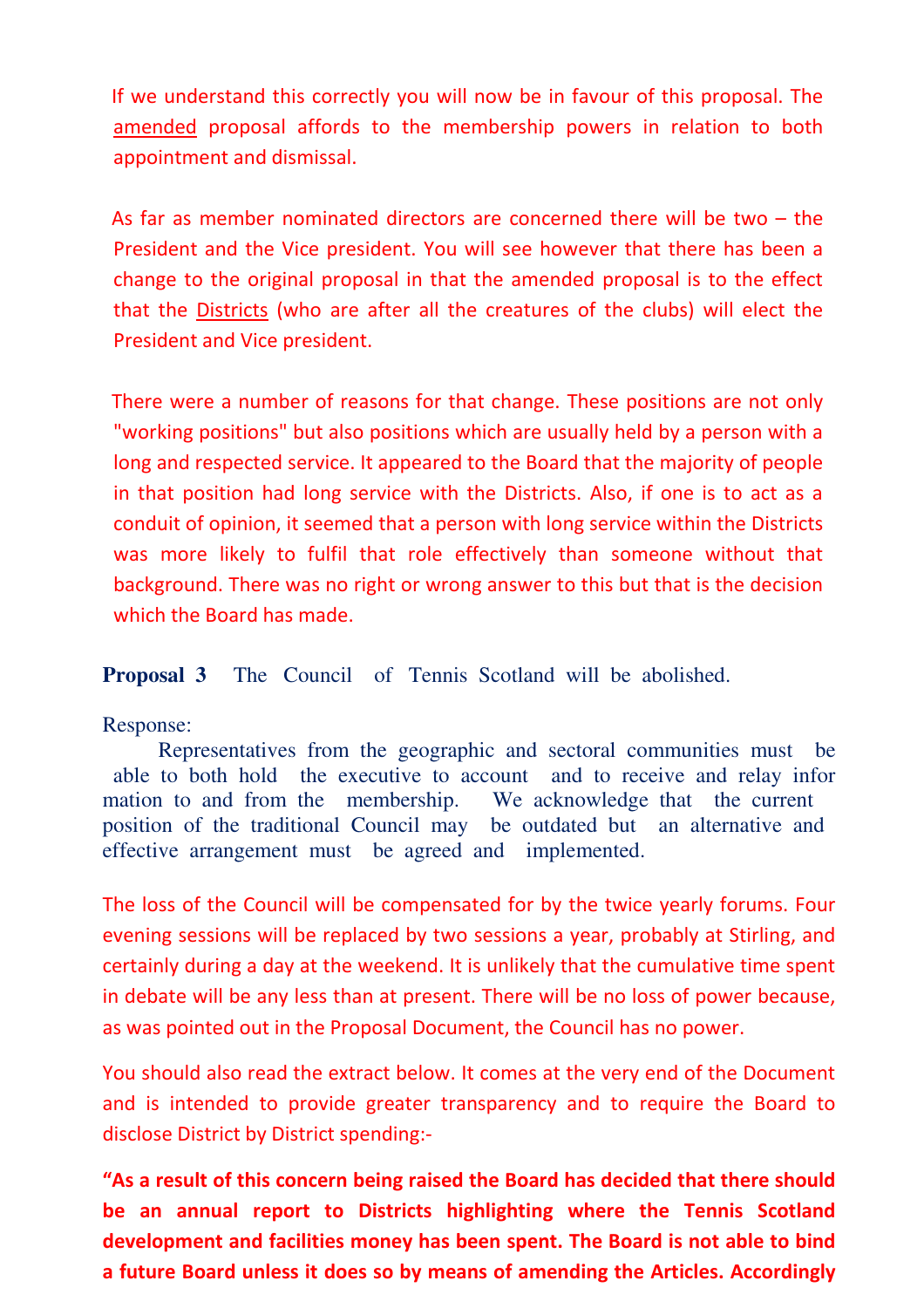if support for this proposal document crosses the 75% threshold the Board, when instructing the lawyers in relation to re-drafting the Articles, will ask them to provide in the Articles that there should be an annual report addressing those matters. Clearly in any one year there will be imbalances – it could hardly be otherwise. However if there is a clearly discernible pattern over, say, three years, then that will be obvious. Frankly any clear evidence of partiality would be an embarrassment to the Board and also to sportscotland who, when all is said and done, are responsible for all of Scotland. The report need not be a lengthy one but it is suggested that the best protection for the smaller Districts is transparent access to expenditure figures"

**Proposal 4** New Positions for Directors with Portfolio will be created.

### Response:

 The proposal for additional Directors with portfolio appears sensible an d in line with the future priorities for tennis in Scotland. However the co llective role and responsibilities of the Board must be supplemented with proper understanding, communications and realistic knowledge of the tennis environment across Scotland. This will prevent any future criticism that the Board of Tennis Scotland is seen as distant and insular.

Thank you for confirming that you support proposal 4.

**Proposal 5** Appointments of portfolio holders and the CEO will be by inte rview after advertisement; the interviewing panel will comprise the Chair of the Tennis Scotland Board and one further nominee from the Board, a re presentative from the LTA (or their nominee) and a representative from **spo rt**scotland (or their nominee).

## Response:

 Open advertisement and transparent interviews should be a fundame ntal principle of any Board appointments. Although this proposal is suppo rted, we do not accept that representatives from the LTA or sportscotlan d should be on the interview panel. This is not a requirement of other NGB Board appointments in Scotland, or indeed LTA counties in England. We would wish to see evidence of an independent influence on appointm ents, through the independent (non-executive) Chair, nonexecutive Board member, and/or representative(s) of the members on the int erview panel. As highlighted in the response to proposal 2, all Board app ointments must be ratified by members at a General Meeting.

Thank you for confirming your support for open advertisement and transparent interviews.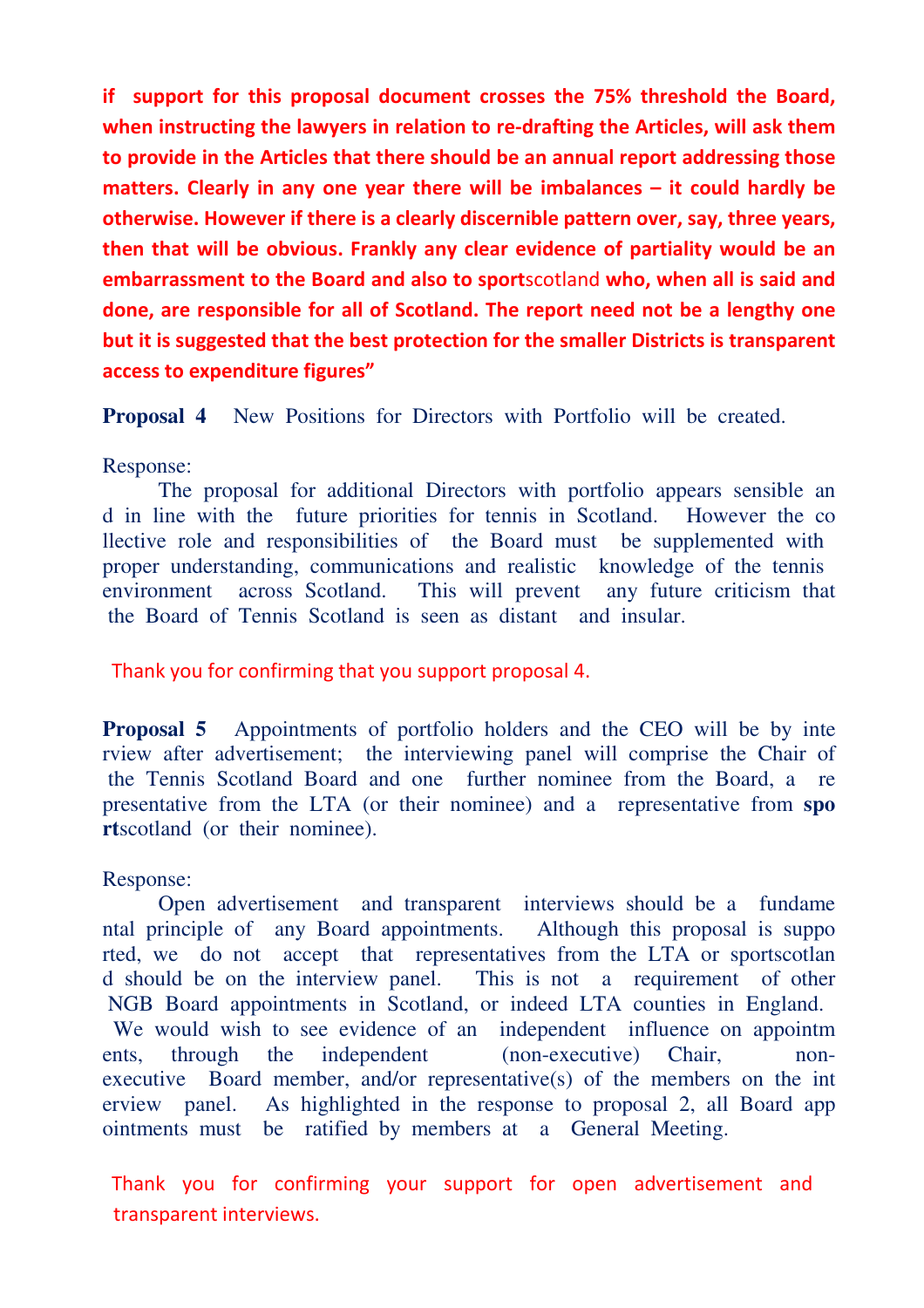We note the position of the authors of the letter in relation to the involvement of sportscotland and the LTA. Obviously that is a matter on which the full Board of Tennis Tayside will have to decide.

It is also not unusual for a private entity to undertake public functions. Professional bodies exercise regulatory control over their membership and in so doing are exercising a public function. Likewise Tennis Scotland takes significant sums of public money and it does so in the expectation that it will undertake its activities in a way which is appropriate for all its constituencies.

In modern practice it is very common, in such circumstances, for there to be at least one "public interest member" on an interview panel. Indeed such a person is commonly introduced to a candidate as "our public interest member". What is being proposed is in line with recognised best practice when private and public interests co exist; what the Board is seeking to do is to recognise that reality and to invite **sport**scotland and the LTA to take on the "public interest member" role.

**Proposal 6** The Chair will be independent and appointed after interview.

Response:

 The audit of Tennis Scotland in 2007 by **sport**scotland recommended the appointment of a independent Chair and it is disappointing to note that five years later the current Board of Tennis Scotland have still failed to implement this recommendation. This proposal is supported, but as t his is an independent appointment, it is recommended that the existing B oard members take no majority role in the selection of the independent ch air.

A valued independent Chair might be a person who has no previous involvement on the Tennis Scotland Board or on the Board of a District; who does have wide experience in business; who does have experience of chairing the Board of a company with a multi million pound turnover; who does have a love for and knowledge of tennis; and who brings to the position a fresh perspective and is able, because of that, to work meaningfully and innovatively with our two major funding partners, **sport**scotland and the LTA. Our existing Chair, Gordon Baker, ticks all of these boxes. However we do accept that he does not qualify as an **Independent** Chair because he holds the performance portfolio. So you are correct that, in strict corporate governance theory, Tennis Scotland do not have an Independent Chair.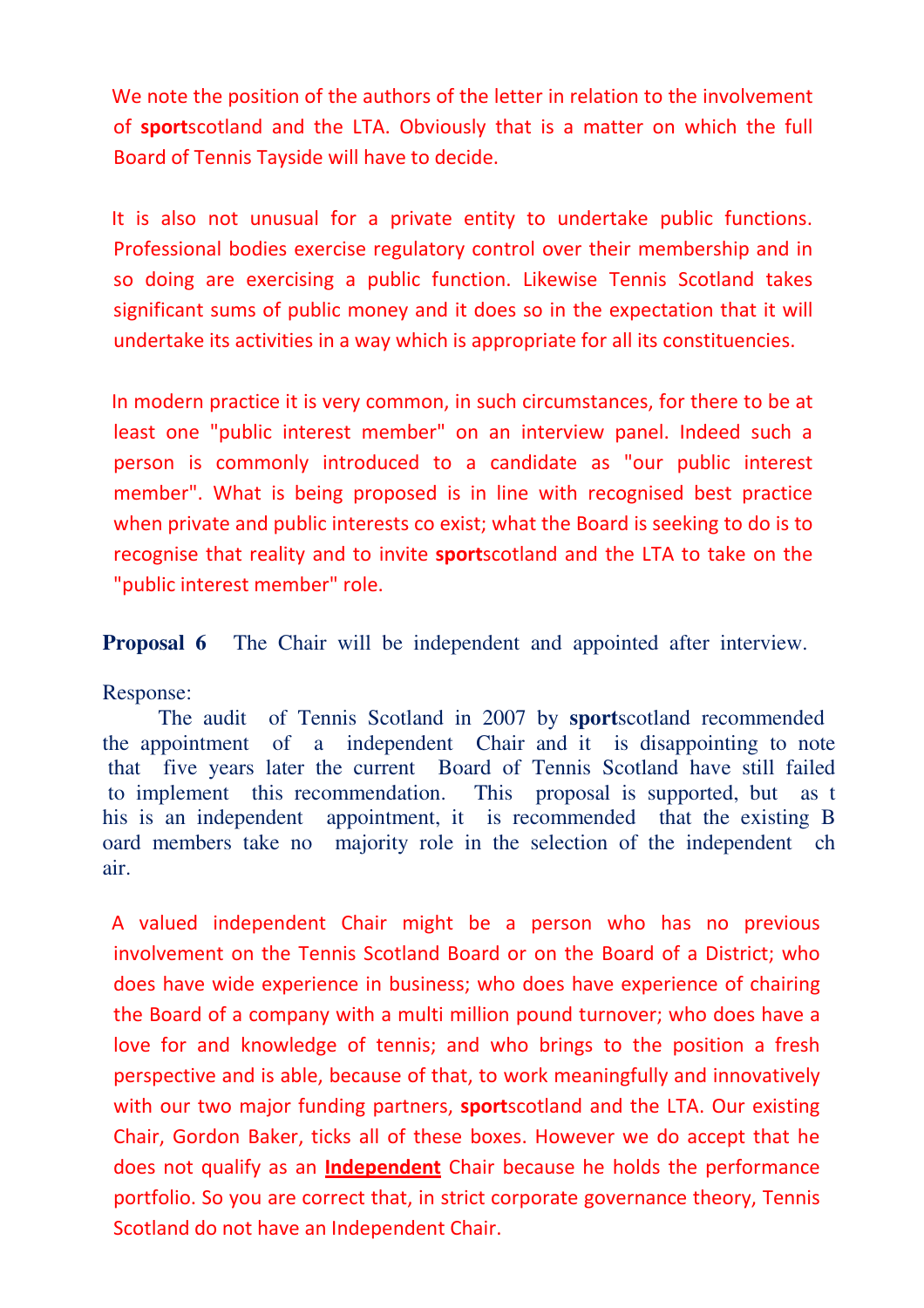**Proposal 7** Transitional Arrangements (to move from the current to the new governance). Response:

 This transition will require proper and detailed planning, it must deal with outstanding legacy issues, but also should move swiftly to its new for rm or function to continue the support from the membership and to addres s the key issues outlined in the document. In general the proposal is acce ptable although it is essential that the appointment of the independent Chair, new portfolio Directors and nonexecutive Director(s) is not delayed if this proposal is agreed.

We think that you're saying that you will support the transitional agreements. Thank you for that.

**Proposal 8** There will continue to be provision for a Non-Executive Director - subject to a fixed term provision.

Response:

 It is disappointing to note that the Board did not engage the servi ces of an independent nonexecutive Director over the last few years. The role of nonexecutive Directors together with an independent Chair provides the required challenge and accountability within a voluntary Board. This proposal is acceptable but it is recommended that a minimum of two nonexecutive Directors are appointed to provide the necessary support to the independent Chair.

We will deal with this briefly because our answer is very similar to that which we gave in relation to the point about the Independent Chair. It is a matter of history and irrelevant to the present proposals; it is also a matter of theory rather than having any grounding in the real world. The turnover of Tennis Scotland comprises income which is almost completely ring fenced by those providing it so that discretionary spending is very low. Given the very low level of discretionary spending the Board took the view that they were disinclined to undertake a box ticking exercise by adding another Director who would be astonished to discover how little discretion and spending power the Board actually had.

Going forward (if these proposals are approved) the major problem with funding will be addressed. We have considered your suggestion that there should be provision for two rather than one non executive director. The Board accepts that as a useful observation and this is provided for in the draft Articles to be voted upon. Thank you for your assistance with this point.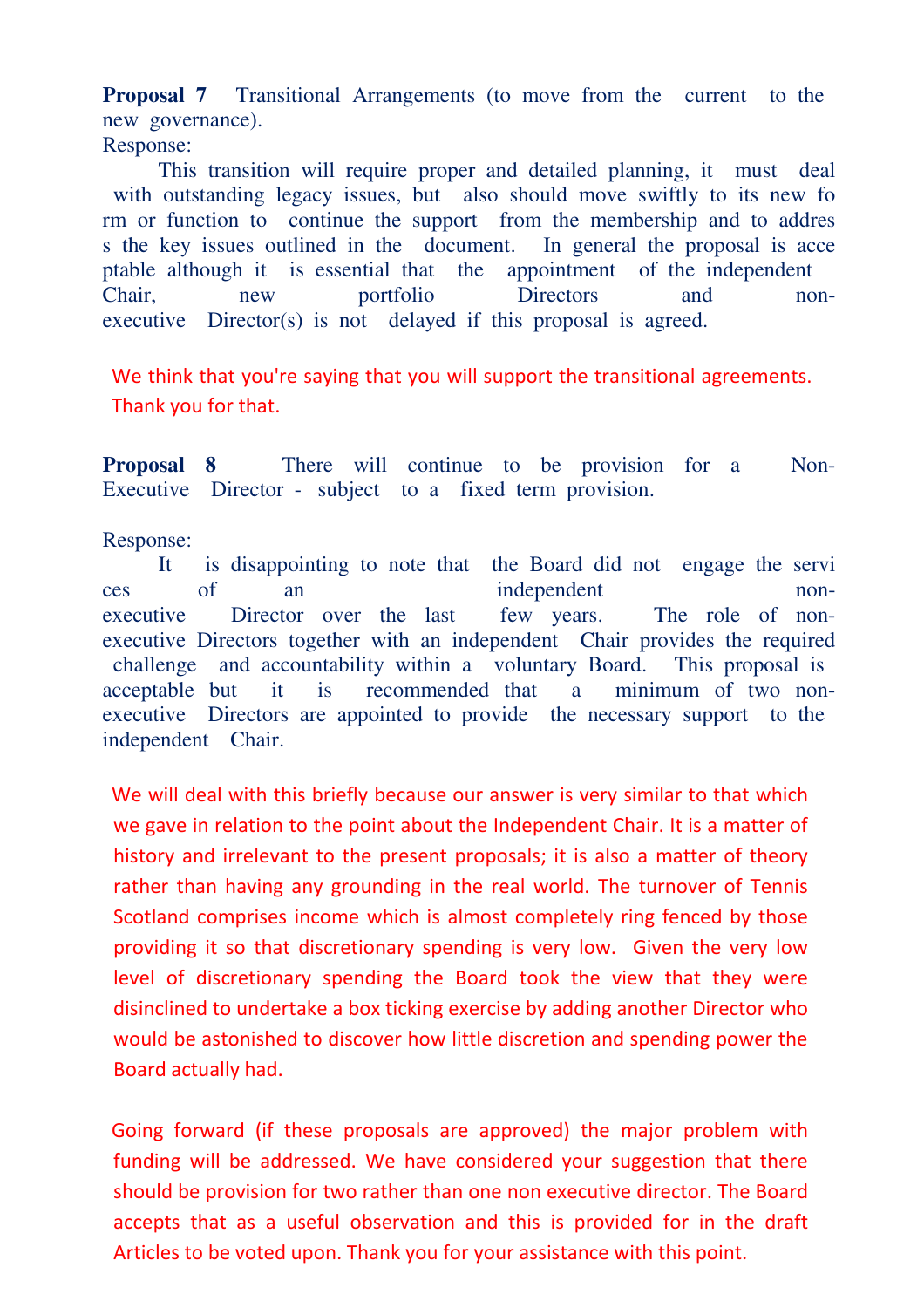**Proposal 9** A central fund controlled by Tennis Scotland will be establishe d for the purpose of funding sustainable tennis activity driven by the local d evelopment groups; the funding will come in part from reserves released b y the Districts and in part from reserves released by Tennis Scotland. It is envisaged that LDG activities will also be funded, from time to time, by funding from specific initiatives of the LTA, **sport**scotland and Local A uthorities.

#### Response:

 This proposal is supported although will be subject to further discu ssion and detailed negotiation between the respective parties. It is essenti al that the funding of sustainable tennis activities is in line with the agree d strategic and operational priorities of Tennis Scotland and their partners.

Obviously this proposal is separate from the first eight proposals in that it will not form part of the forthcoming vote and, indeed, will come into play only if the first eight proposals are approved.

Handing money over (or not doing so) will be a matter for each District. There will be no compulsion on any District to hand over money. If the proposals are passed significant funds will be generated. The issue of money is dealt with in Q&As 20; 23; and 24. It will be for Tennis Tayside to decide if it wishes to contribute any money at all to the central fund.

For the avoidance of any doubt please see Q&A 28 below:-

## "28. What's the legal entity of the Districts money? Can you take it all away?

It's the Districts' money and Tennis Scotland cannot take it away from them. If the Districts want to keep the money they can do so but the Board thinks a major opportunity will be missed."

Although some of the proposals are linked, there should be an opportunity f or Districts to vote on the individual proposals rather than simply as a coll ective group of proposals. In respect of tennis at a local level and the proposed funding, there are a number of specific questions that require to be raised at this stage:

This is a suggestion which is utterly impractical. Our arithmetic may be incorrect but by splitting the proposals into eight separate votes there are in excess of 40,000 possible outcomes. Even reducing the number of votes by putting the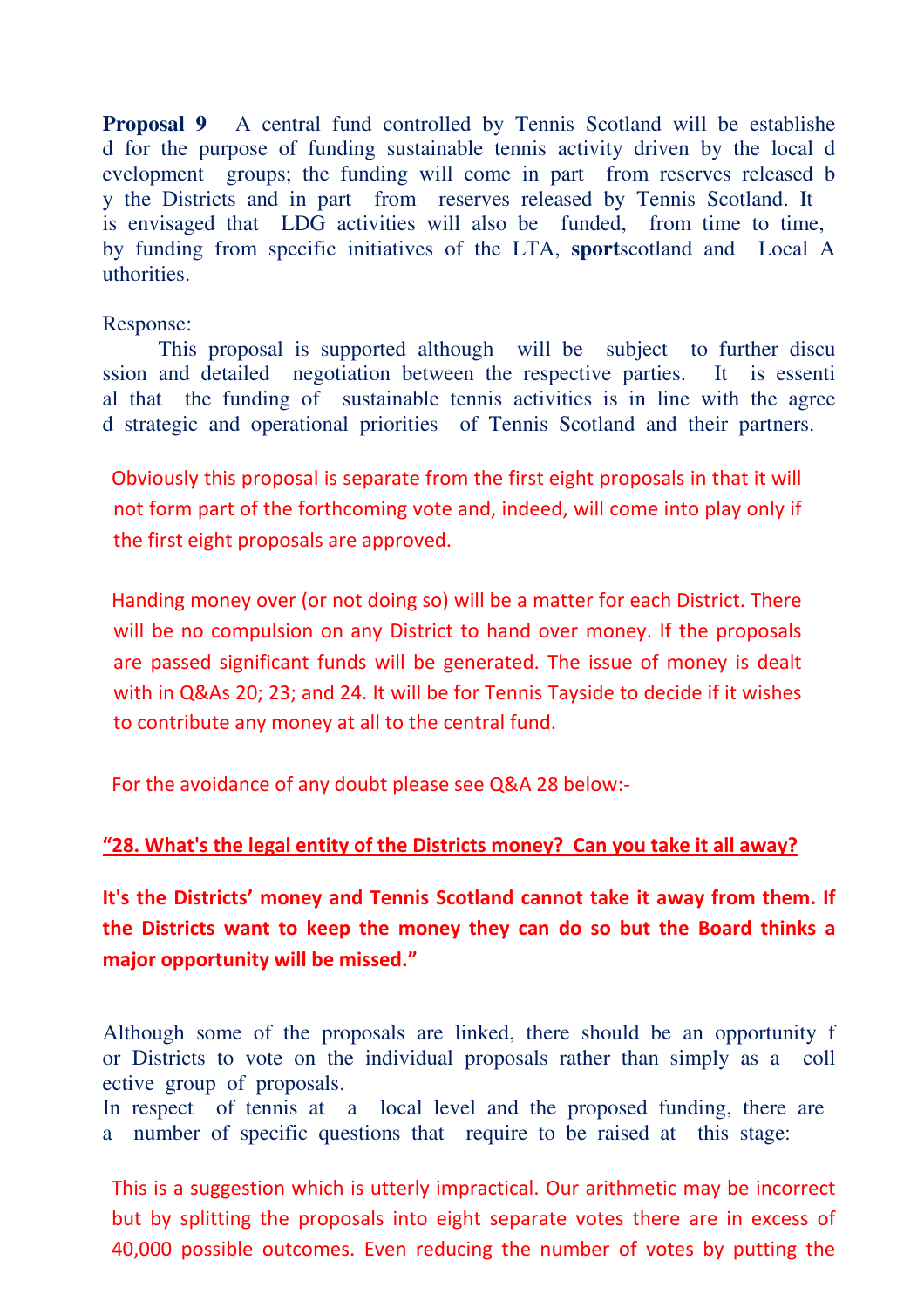proposals into say three "batches" could leave six possible outcomes.

The possibility exists that a District which wanted all of the three batches to pass would prefer the status quo to having two batches voted through.

Much more significantly all the proposals are linked because they comprise a series of proposals which will allow the Board to say to **sport**scotland and the LTA that Tennis Scotland does indeed represent a worthy recipient of significant additional investment. Without all of the proposals being passed the Board would withdraw from the discussions. That was made very clear in Q&A 21 which, for your convenience, was quoted earlier in this reply.

a.

What are Tennis Scotland's strategic and operational priorities for ten nis in the Tayside area?

b. How will the Local Development Groups operate locally?

How this Board would conduct itself is completely irrelevant because, if the proposals are approved, there will be a new Board in place very shortly. Indeed, a development portfolio holder who will have particular responsibility for participation will be in place by the December AGM. So the real question is whether or not, in the years and decades that lie ahead, Tennis Tayside are content to accept that questions (a) and (b) will not be matters for the Districts to consider.

However we are glad that you asked the questions because it illustrates perfectly one of the main drivers of the proposed changes. We think that Tennis Scotland should be able, in future, to decide these questions without feeling any pressure from any of the Districts. So the question for Tennis Tayside is whether or not you approve of that principle. We are glad that you have given to us the chance of focusing your decision-making along those relevant lines.

c.

 What assurances will be given to ensure that 'our funds' will be spe nt within Tayside?

Once again this is a matter which is dealt with in a part of the Proposal Document. We quote below the appropriate passage:-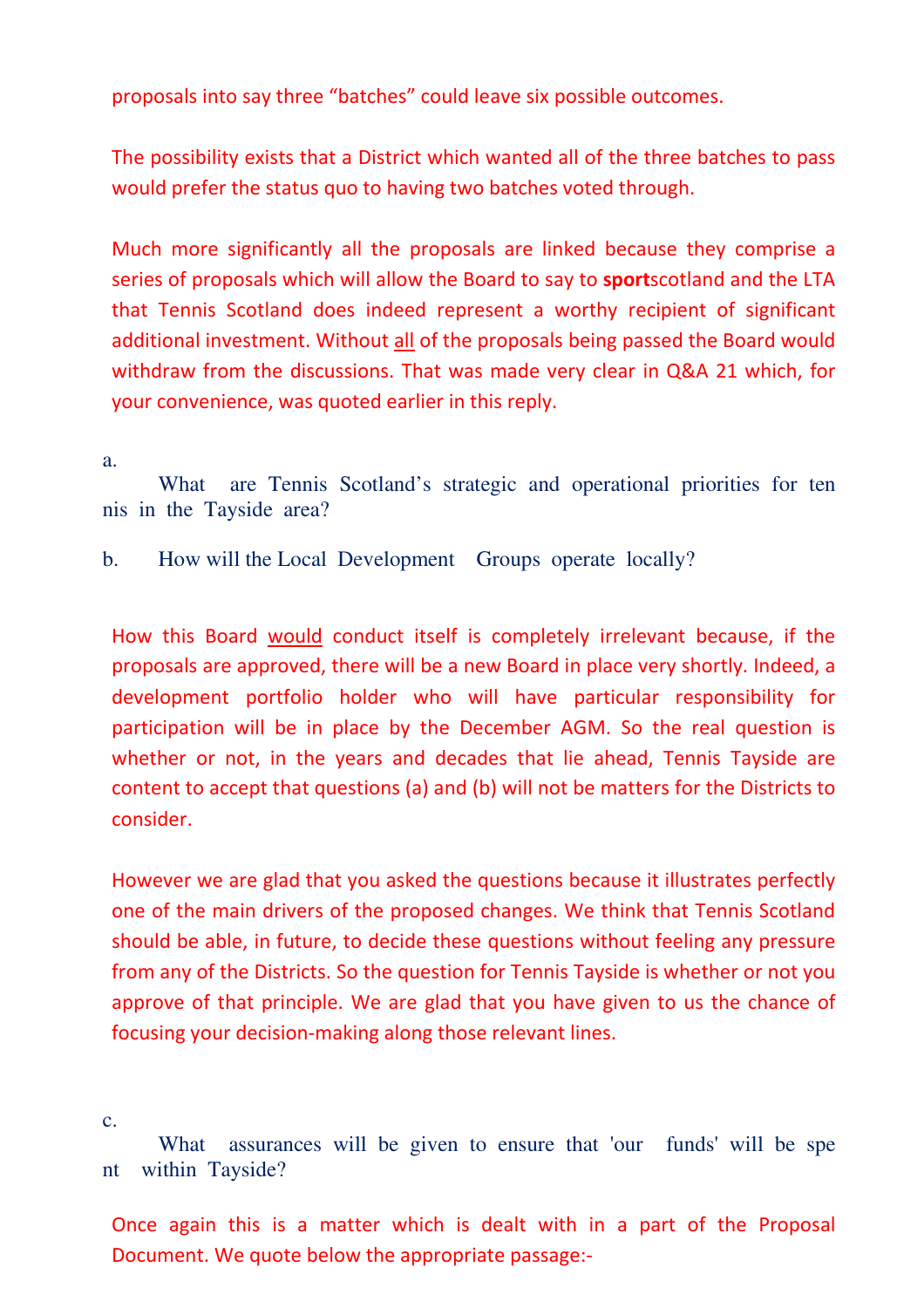"However the Board accepts that those who sit on District Boards and Committees cannot be expected to hand over funds without any guarantee that to do so is proper. On that basis Tennis Scotland proposes to enter into a contract with each District whereby Tennis Scotland undertakes, within a four year period, to return to each District expenditure on development, either in terms of facilities funding or investment in the setting up of local development groups, equivalent to four times the amount contributed by way of the release of reserves. At the stage when discussions take place there will also need to be established a mechanism whereby the honouring of that undertaking can be measured and confirmed."

d. Glasgow received £1.3M of foundation funding last year – what is the position with Dundee?

Your figure for foundation funding is completely wrong. The Glasgow Tennis Development Plan was a £1.3 million plan and the contribution received through the LTA (which you refer to as foundation funding) was about £500,000 - Kelvingrove (courts, floodlights and clubhouse) £250,000, Knightswood and Drumchapel (Courts and floodlights) £250,000. This is Phase 1 and 2 with further plans in Phase 3 in the NE of the city. The city paid the bulk of the project with the Kelvingrove project part of the Commonwealth Games plan.

In respect of Tayside a similar opportunity has arisen within Dundee. A two phase project to upgrade the park courts in Dundee is at an advanced stage. The first stage saw the City Council announce a £42k investment to upgrade Fairmuir and Inch public parks. The second stage will focus on upgrades at Dawson Park and Baxter Park. For this to happen, it will require funding by the Local Authority, sportscotland and the LTA.

Tennis Scotland wishes to work with all funding partners when the opportunity arises to the advantage of all three constituencies of Tennis Scotland. The opportunity has arisen in Tayside and we are working on it.

There is further detail that we could give but we will not do so because there is a fine line between answering a fair question and falling into the trap identified in Q&A 49:-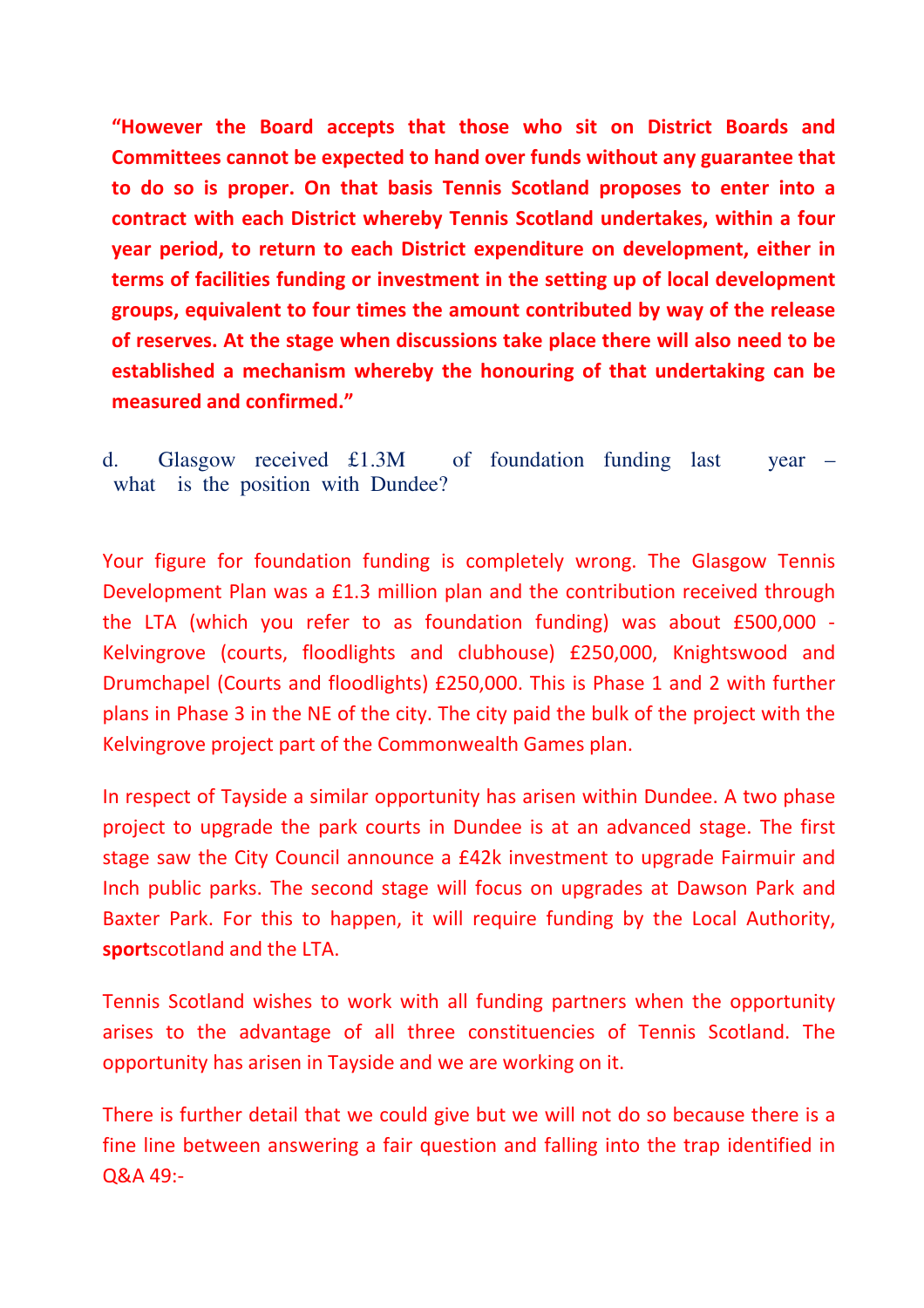"49. Is this a chance for one of the other Districts to hold Tennis Scotland to ransom by negotiating and selling its support at an EGM in return for a covert promise of a disproportionate share of the cake when the changes come in?

Absolutely not. The Board members are all happy to discuss how they hope things will work out but no member (not even the CEO or our Chair) is authorised to give any guarantees beyond what is in this document. That is why the document is so long!!"

However we are glad that you asked this question about funding because this answer (which indicates that two local authorities between them are pouring almost £1 Million pounds into the tennis infrastructure) counters the suggestion that local authorities have no money, as put by a representative of Tennis Tayside at the post AGM forum held in December. We think that a much more measured analysis is given in Q&A 26 (quoted in part below) which was inserted specifically to deal with your representative's suggestion:-

# "26. The local authorities have no money and you keep mentioning them

It is not true that the local authorities have no money. It depends at what level dialogue takes place. There is always money available for sport and leisure but the competition among sports is increasingly fierce and Tennis Scotland is working with over twenty LA's that currently invest in tennis.

However it is true that money is tight and that the key to a successful partnership is value for money. That is why Tennis Scotland is so anxious to have all the necessary elements in place."

e.

Will Tennis Scotland seek to collect Tennis Tayside court fees from clubs  $\gamma$ 

Once again this is a matter which is dealt with in a part of the Proposal Document. We quote below Q&A 34:-

# "34. Why do Tennis Scotland want to collect the per court levy paid by the clubs?

The clubs will be members of Tennis Scotland; that will be their payment in respect of their membership. In any event Tennis Scotland is better placed to undertake that exercise given its administrative resources. This is also in alignment with the current LTA model.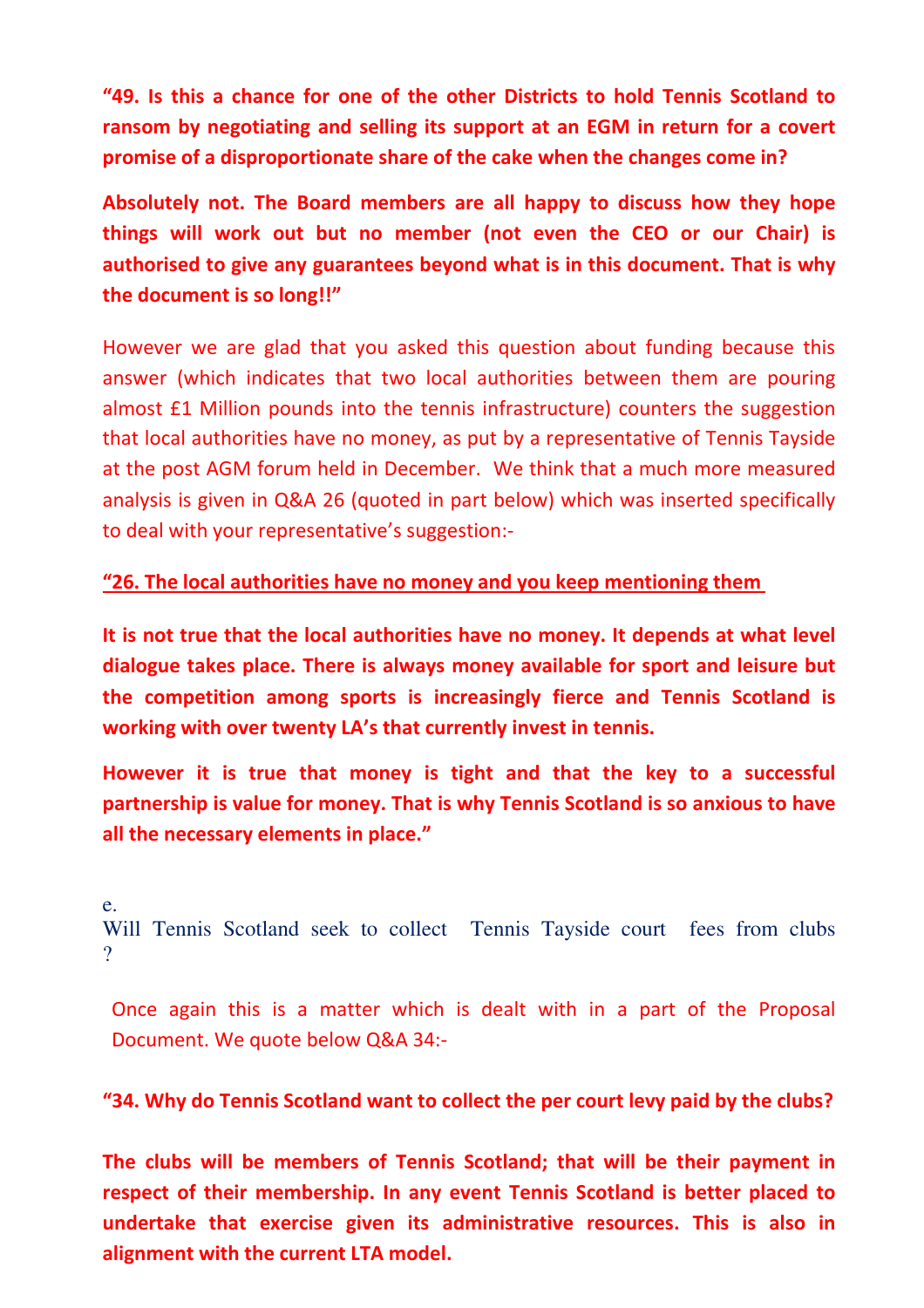However the intention is not to impoverish the Districts. The expectation is that the income from District leagues and other events will allow the Districts to be self sufficient. We are not aware of any District which runs local leagues at a loss."

#### f.

 It appears that former East and West District employees will be transferred to Tennis Scotland at no cost to these Districts – what is the compensating incentive for Tayside?

There is no compensating incentive because none is required. There is no loss to Tennis Tayside - nor any benefit to Tennis West - in the arrangement to which you refer.

### G.

 Will Tennis Scotland agree not to "aegonise" the highly popular Tenn is Tayside leagues?

Once again this is a matter which is dealt with in a part of the Proposal Document. We quote below Q&A 42. Interestingly Q&A 42 was inserted as a result of observations which we received in writing from Tennis Tayside after the post AGM forum:-

"42. Our District leagues are extensive and successful. The Tennis Scotland proposals and general attitude towards District leagues is disappointing and not acceptable. It is a key requirement that our District leagues will not be threatened through Clubmark or some other mechanism. No Aegonisation.

We are really glad that you said that. We have no idea where this notion came from. If you think that it came from something that was said by Tennis Scotland then that was our fault.

The Districts organise the leagues very successfully. It is imperative, as far as Tennis Scotland is concerned, they continue to do so. Indeed if we can introduce more youngsters to tennis then hopefully the membership of the clubs will increase and there will be a requirement for increased league activity. That will be particularly so in the young age groups. For the avoidance of doubt Tennis Scotland has no ambition to exert any authority or influence in a field of activity which is very well provided for.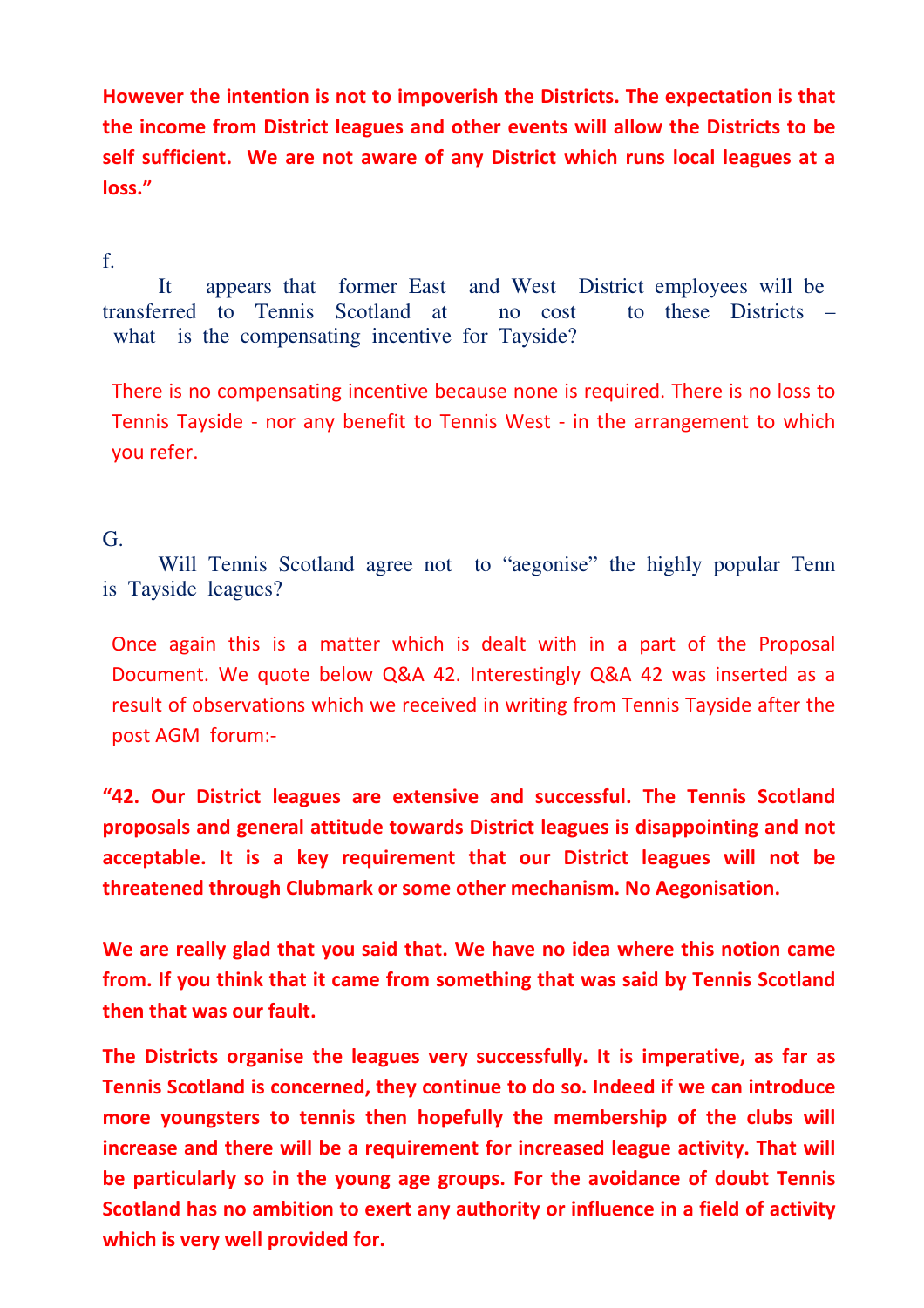Clubmark is an LTA standard which it wishes clubs to achieve; however we cannot imagine that the LTA would ever wish to sanction clubs who do not achieve that standard; certainly Tennis Scotland would not wish to do so.

We are not sure what you mean by "No Aegonisation". As you know Aegon is a large insurer; it is the LTA's largest sponsor and contributes many millions of pounds for the benefit of British tennis. The LTA, in turn, provides 50% of Tennis Scotland's income. On that basis it is unrealistic to think that one of our Districts could "opt out". But the Aegon sponsorship has been in existence for some years; if something was going to happen – and we cannot imagine what that might be – then it would have happened by now. And even if something does happen the corporate governance changes would not have any relevance to that. The only change would be that you would not be able to complain at Council to our CEO who would, in any event, be powerless to do anything about the complaint because it was an LTA decision."

h.

What is the Tennis Scotland's position with clubs that do not sup port the Tennis Scotland KPIs as opposed to developing the sport in all its dimensions?

While it would be disappointing to hear of individual clubs taking this road, that is a matter for them. It would be for our successor Board to address themselves to that issue should it arise.

#### i.

 Will Tennis Scotland provide a clear assurance on their support for North County in order that appropriate planning and decision making can be undertaken?

No. At the moment discretionary spending is so low that the present Board have to deal with the issue of the counties on a year by year basis. In any event, as we have explained, this Board cannot write a cheque on behalf of future Boards. Obviously much depends on the level of funding and  $-$  as we have explained repeatedly – that is why this whole exercise is being carried out – to make Tennis Scotland a far more attractive "bidder" for funding than is presently the case.

Tennis Tayside have given careful consideration to the Tennis Scotland strate gy document and the proposals contained within the document. Before th e Board makes any final decision on the proposals, it requires clarification, expansion and assurances to the points raised in this response document, an